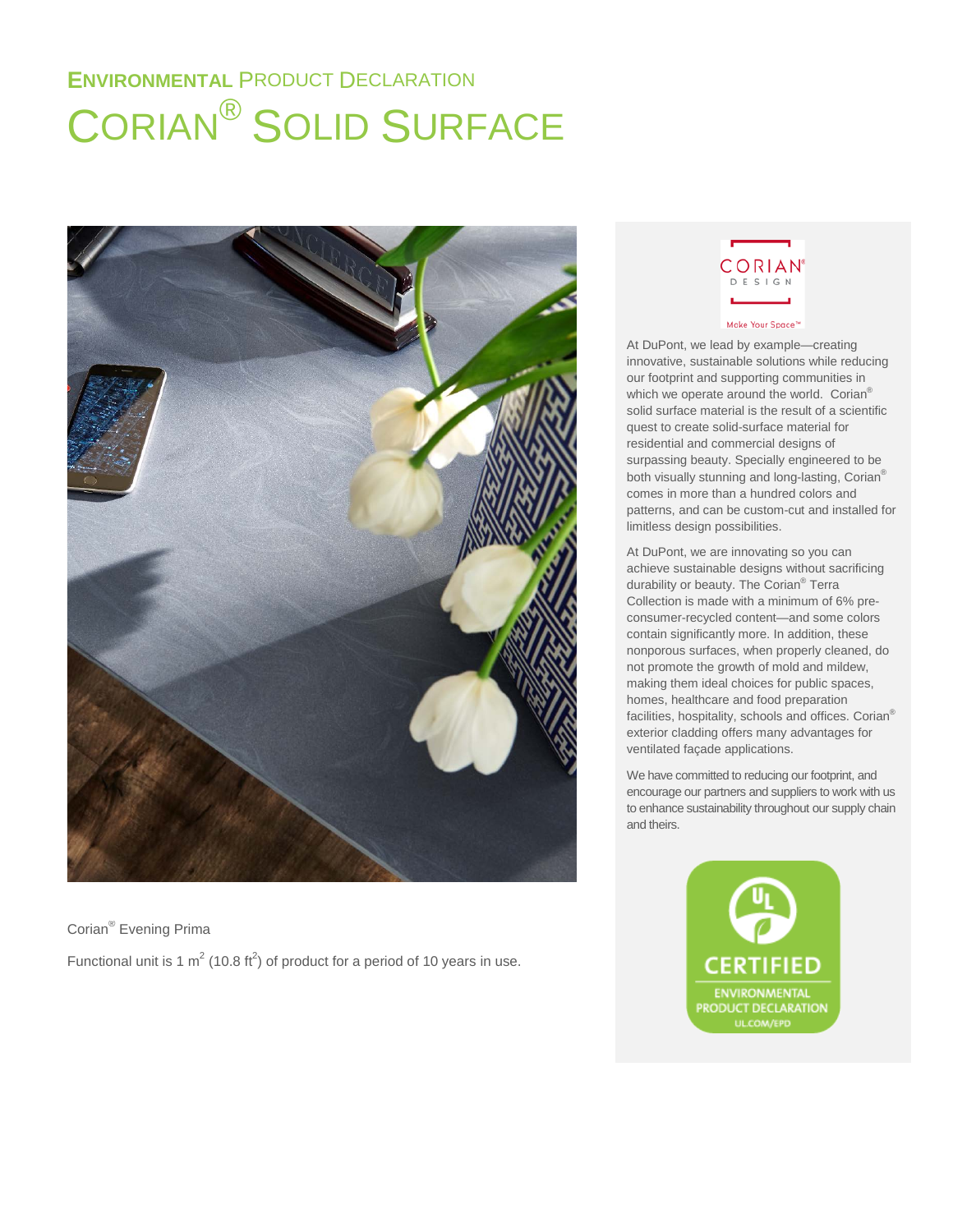

**CORIAN®**

**According to ISO 14025** 

This declaration is an environmental product declaration (EPD) in accordance with ISO 14025. EPDs rely on Life Cycle Assessment (LCA) to provide information on a number of environmental impacts of products over their life cycle. Exclusions: EPDs do not indicate that any environmental or social performance benchmarks are met, and there may be impacts that they do not encompass. LCAs do not typically



address the site-specific environmental impacts of raw material extraction, nor are they meant to assess human health toxicity. EPDs can complement but cannot replace tools and certifications that are designed to address these impacts and/or set performance thresholds – e.g. Type 1 certifications, health assessments and declarations, environmental impact assessments, etc. Accuracy of Results: EPDs regularly rely on estimations of impacts, and the level of accuracy in estimation of effect differs for any particular product line and reported impact. Comparability: EPDs are not comparative assertions and are either not comparable or have limited comparability when they cover different life cycle stages, are based on different product category rules or are missing relevant environmental impacts. EPDs from different programs may not be comparable.

| <b>PROGRAM OPERATOR</b>                                                                                         | <b>UL Environment</b>                                       |                                                  |  |  |  |  |
|-----------------------------------------------------------------------------------------------------------------|-------------------------------------------------------------|--------------------------------------------------|--|--|--|--|
| <b>DECLARATION HOLDER</b>                                                                                       | <b>DuPont</b>                                               |                                                  |  |  |  |  |
| <b>IDECLARATION NUMBER</b>                                                                                      | 4787059050.103.1                                            |                                                  |  |  |  |  |
| <b>IDECLARED PRODUCT</b>                                                                                        | Corian <sup>®</sup> solid surface                           |                                                  |  |  |  |  |
| <b>REFERENCE PCR</b>                                                                                            | NSF International. (2013). PCR for Residential Countertops. |                                                  |  |  |  |  |
| <b>DATE OF ISSUE</b>                                                                                            | July 11, 2017                                               |                                                  |  |  |  |  |
| <b>PERIOD OF VALIDITY</b>                                                                                       | 5 Years                                                     |                                                  |  |  |  |  |
|                                                                                                                 | Product definition and information about building physics   |                                                  |  |  |  |  |
|                                                                                                                 | Information about basic material and the material's origin  |                                                  |  |  |  |  |
|                                                                                                                 | Description of the product's manufacture                    |                                                  |  |  |  |  |
| <b>CONTENTS OF THE</b>                                                                                          | Indication of product processing                            |                                                  |  |  |  |  |
| <b>DECLARATION</b>                                                                                              | Information about the in-use conditions                     |                                                  |  |  |  |  |
|                                                                                                                 | Life cycle assessment results                               |                                                  |  |  |  |  |
|                                                                                                                 | Testing results and verifications                           |                                                  |  |  |  |  |
| The PCR review was conducted by:                                                                                |                                                             | <b>NSF</b>                                       |  |  |  |  |
|                                                                                                                 |                                                             | <b>PCR Review Panel</b>                          |  |  |  |  |
|                                                                                                                 |                                                             | ncss@nsf.org                                     |  |  |  |  |
| This declaration was independently verified in accordance with ISO<br>14025 by Underwriters Laboratories        |                                                             |                                                  |  |  |  |  |
| $\Box$ INTERNAL                                                                                                 | $\boxtimes$ EXTERNAL                                        | Wade Stout, UL Environment                       |  |  |  |  |
| This life cycle assessment was independently verified in<br>accordance with ISO 14044 and the reference PCR by: |                                                             | Howard Spore                                     |  |  |  |  |
|                                                                                                                 |                                                             | Thomas P. Gloria, Industrial Ecology Consultants |  |  |  |  |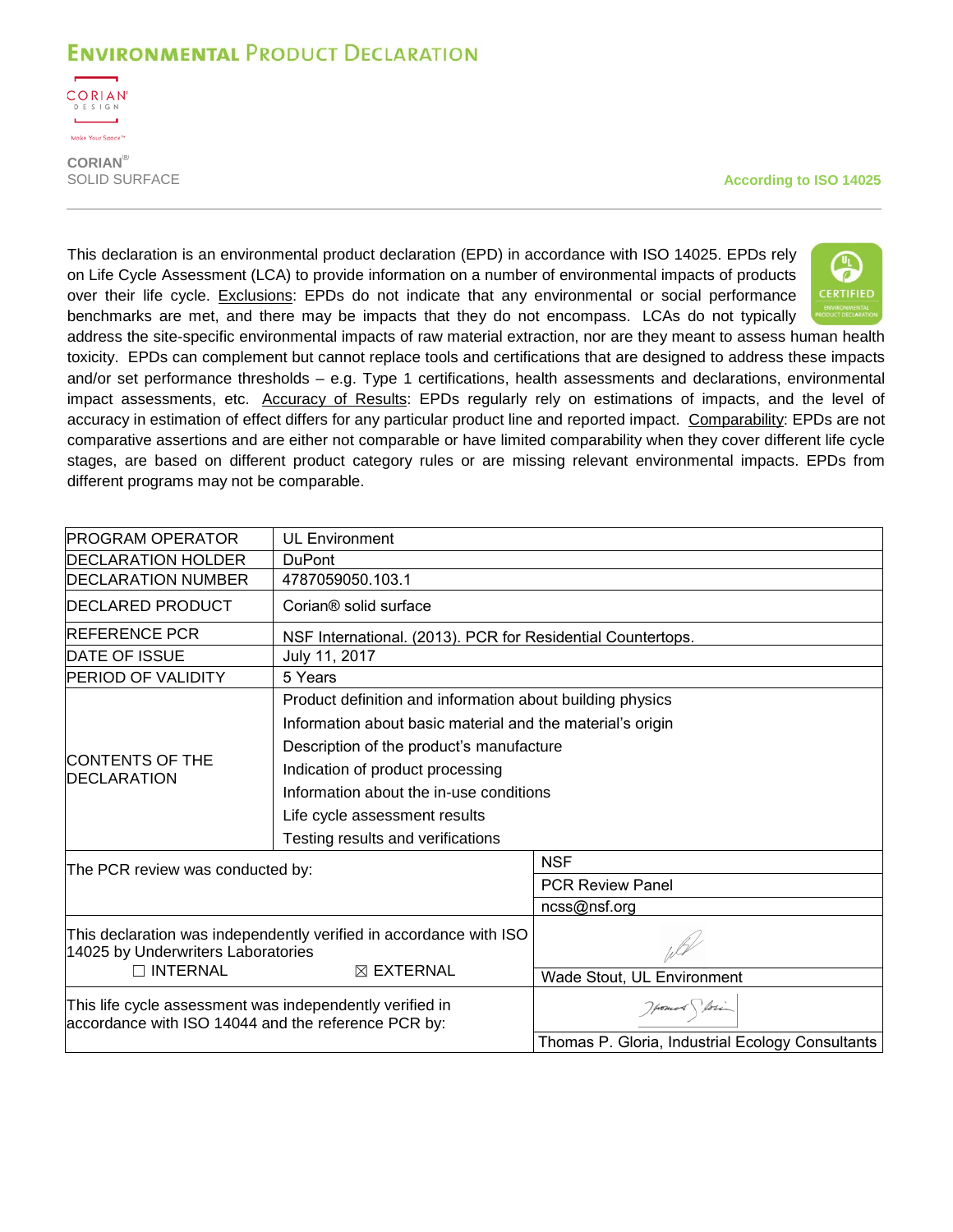

**CORIAN®**

**According to ISO 14025** 

### **Key Environmental Parameters**

<span id="page-2-0"></span>Key environmental parameters are summarized upfront in [Table 1.](#page-2-0)

#### **Table 1: Key environmental parameters**

| <b>Parameter</b>                              | Amount' |
|-----------------------------------------------|---------|
| Global warming [ $kg CO2$ eq.]                | 94.2    |
| Primary energy demand [MJ]                    | 1,850   |
| Post-consumer recycled content percentage [%] | 0%      |

### **Company Description**

DuPont is a science company dedicated to solving challenging global problems, while creating measurable and meaningful value for its customers, employees and shareholders. Our dynamic portfolio of products, materials and services meets the ever-changing market needs of diverse industries in more than 90 countries. We unite around a set of core values—safety and health, environmental stewardship, highest ethical behavior and respect for people—just as we have for two centuries.

Agricultural systems that yield ample, safe and nutritious food while reducing the impact on the environment. Abundant, sustainable energy that decreases our dependence on non-renewable sources. Protection for the things that matter most—the planet and its inhabitants. DuPont creates products and services that help meet these needs. And we are resolved to meet these needs responsibly, working directly in the communities in which we operate. We have committed to reducing our footprint, and encourage our partners and suppliers to work with us to enhance sustainability throughout our supply chain and theirs.

### **Product Specifications**

### **Product Description**

Corian® is a solid, nonporous, homogeneous surfacing material, composed of ≈1/3 acrylic resin (also known as polymethyl methacrylate or PMMA), and ≈2/3 natural minerals. These minerals are composed of aluminum trihydrate (ATH) derived from bauxite, an ore from which aluminum is extracted.

Corian<sup>®</sup> is an advanced composite product used as an architectural and design material in a variety of residential and commercial applications. Corian® solid surface offers design versatility, functionality and durability. Supplied in sheets and shapes, it can be fabricated with conventional woodworking tools into virtually any design. It is the original solid surface material made only by DuPont.

Flowing, virtually seamless, organic shapes, bold effects of color and translucency—if it can be imagined, it can be created with Corian<sup>®</sup>. Corian<sup>®</sup> is available in a vast range of trendsetting patterns and tones, as well as your own custom-designed colors. In baths and kitchens and beyond, throughout homes and hospitals, restaurants, and public spaces, Corian<sup>®</sup> solid surfaces deliver high performance and outstanding aesthetics. Corian<sup>®</sup> continues to evolve and to inspire unprecedented creative flights of design fancy, combined with functionality.

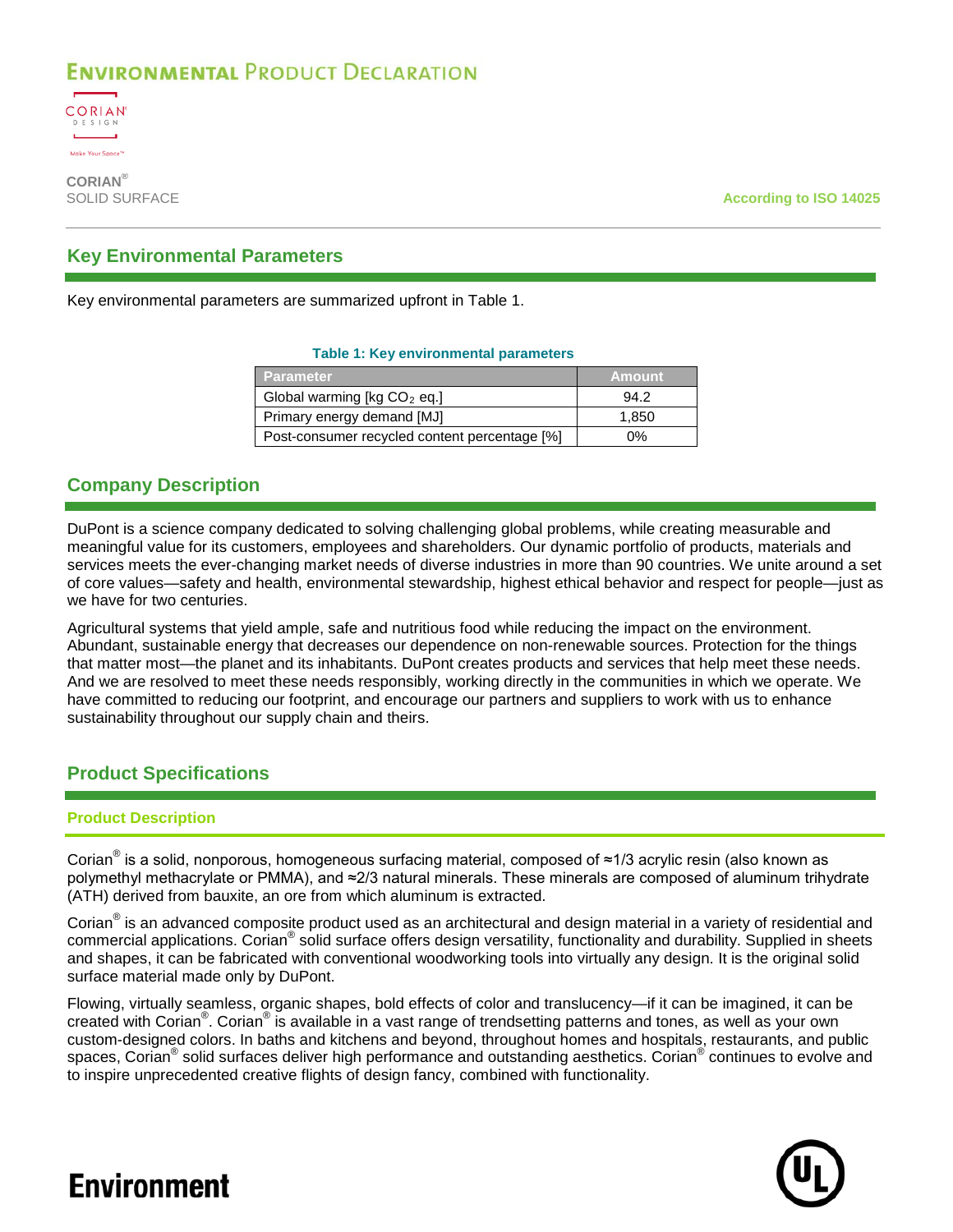

**CORIAN®**

**According to ISO 14025** 

From meeting the certification standards of UL Environment for GREENGUARD and GREENGUARD GOLD to the Terra Collection being certified by Scientific Certification Systems (SCS) for recycled acrylic resin content, Corian<sup>®</sup> Design surfaces give more sustainable design options. Builders who use "Home Innovation NGBS Green Certified" Corian<sup>®</sup> products can earn points toward certification to the National Green Building Standard™. Corian<sup>®</sup> may help contribute to U.S. Green Building Council (USGBC) LEED® points. Corian® is NSF/ANSI Standard 51 Certified for the strictest level – Food Zone.

#### **Application**

Corian<sup>®</sup> can be used in residential applications, including kitchens and bathrooms, as well as in commercial applications for both horizontal and vertical installations. Corian® is the ideal choice for public spaces, homes, healthcare and food preparation facilities, hospitality, schools and offices. In addition, Corian® exterior cladding offers many advantages for ventilated façade applications.

### **Product Photos**



**Figure 1: Corian® solid surface in its various applications**

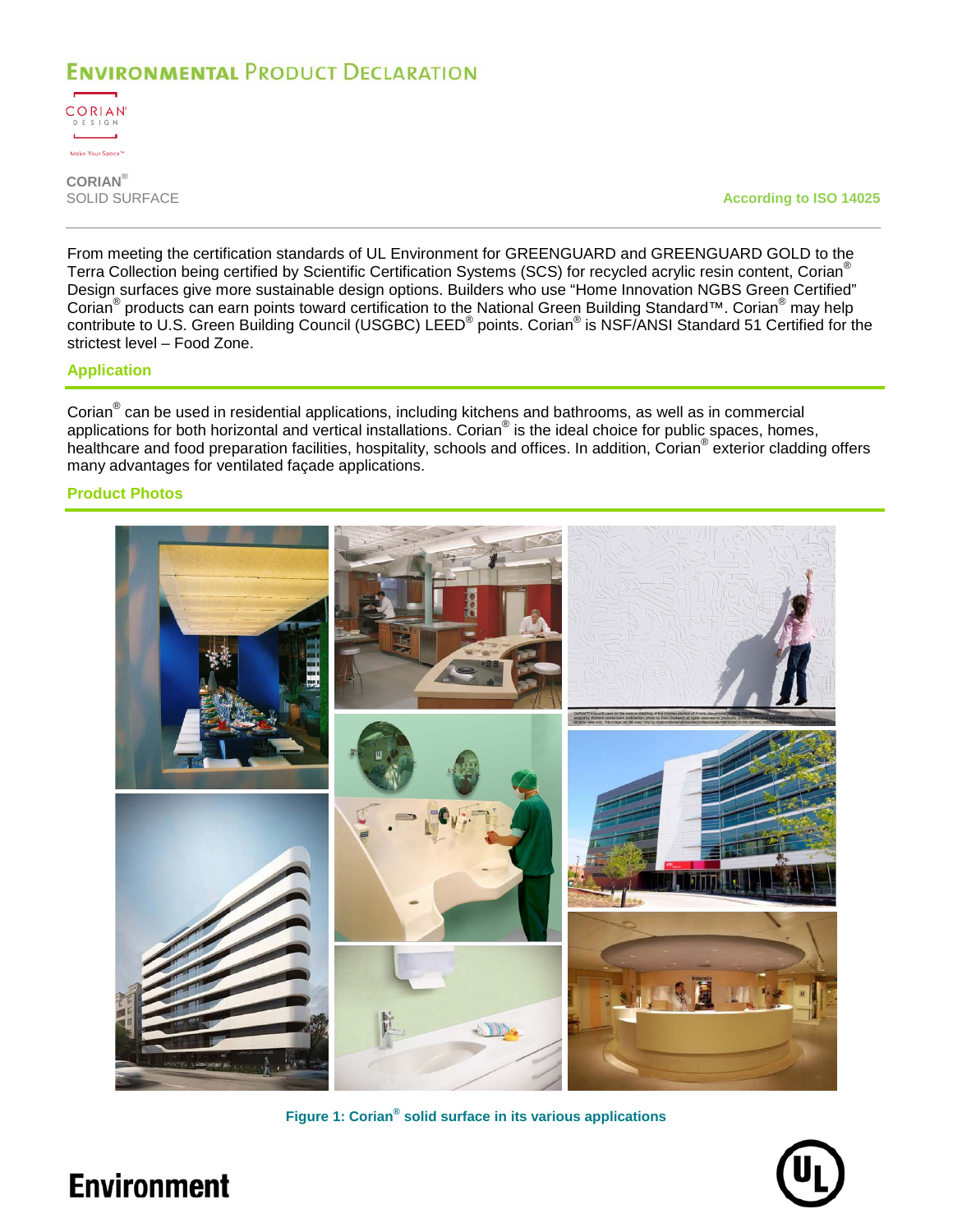

**CORIAN®**

**According to ISO 14025** 

### **Product Characteristics**

Corian® conforms to the following technical specifications for solid surface:

- NSF/ANSI 51 Food equipment materials
- ISO 19712-1 Classification and specification of solid surfaces
- ISO 19712-2 Classification and specification of sheets
- CSA B45.5-17/IAPMO Z124-2017 Plastic plumbing fixtures
- ISFA-2-01 (2013) Classification and standards for solid surfacing material
- ISFA-2-02 (2013) Fabrication standards for solid surfacing material
- EN 13310 Kitchen sinks. Functional requirements and test methods
- EN 14688 Sanitary appliances. Wash basins. Functional requirements and test methods
- BS EN 14516 Baths for domestic purposes
- BS EN 14527 Shower trays for domestic purposes

<span id="page-4-0"></span>Technical details and product characteristics are detailed in [Table 2](#page-4-0) and [Table 3.](#page-5-0) Additional information on [Corian](http://www.dupont.com/content/dam/dupont/tools-tactics/bi/surfaces-technical-library/documents/north-america/Performance_Properties_of_Corian.pdf)® [performance properties](http://www.dupont.com/content/dam/dupont/tools-tactics/bi/surfaces-technical-library/documents/north-america/Performance_Properties_of_Corian.pdf) can be found online.

| <b>Characteristic</b>                                                                                                | <b>Nominal Value</b>                                                                                                                                                                                                                                                                                                                                                                                                      | <b>Unit</b>                      |  |
|----------------------------------------------------------------------------------------------------------------------|---------------------------------------------------------------------------------------------------------------------------------------------------------------------------------------------------------------------------------------------------------------------------------------------------------------------------------------------------------------------------------------------------------------------------|----------------------------------|--|
| Primary material thickness                                                                                           | $6 - 19(0.25 - 0.75)$                                                                                                                                                                                                                                                                                                                                                                                                     | mm (inch)                        |  |
| Sheet length                                                                                                         | $183 - 366(72 - 144)$                                                                                                                                                                                                                                                                                                                                                                                                     | cm (inch)                        |  |
| Sheet width                                                                                                          | $76 - 93(30 - 36.6)$                                                                                                                                                                                                                                                                                                                                                                                                      | cm (inch)                        |  |
| Primary material weight                                                                                              | $10,700 - 32,100 (2.2 - 6.6)$                                                                                                                                                                                                                                                                                                                                                                                             | $g/m^2$ (lbs./ft. <sup>2</sup> ) |  |
| Underlayment included                                                                                                | <b>None</b>                                                                                                                                                                                                                                                                                                                                                                                                               |                                  |  |
| Underlayment type                                                                                                    | <b>None</b>                                                                                                                                                                                                                                                                                                                                                                                                               |                                  |  |
| VOC emissions test method                                                                                            | UL 2818 - 2013 Standard for Chemical Emissions for<br>Building Materials, Finishes and Furnishings<br>ANSI/BIFMA M7.1-2011(R2016) and determined to<br>comply with ANSI/BIFMA X7.1-2011(R2016) and<br>ANSI/BIFMA e3-2014e Credit 7.6.1, 7.6.2, and 7.6.3 in<br>an Open Plan Office Environment. Products also<br>determined compliant in accordance with California<br>Department of Public Health (CDPH) Standard Method |                                  |  |
| V1.1-2010 in the office environment.<br>Other characteristics<br><b>GREENGUARD and GREENGUARD GOLD certification</b> |                                                                                                                                                                                                                                                                                                                                                                                                                           |                                  |  |

**Table 2: Solid surface characteristics**

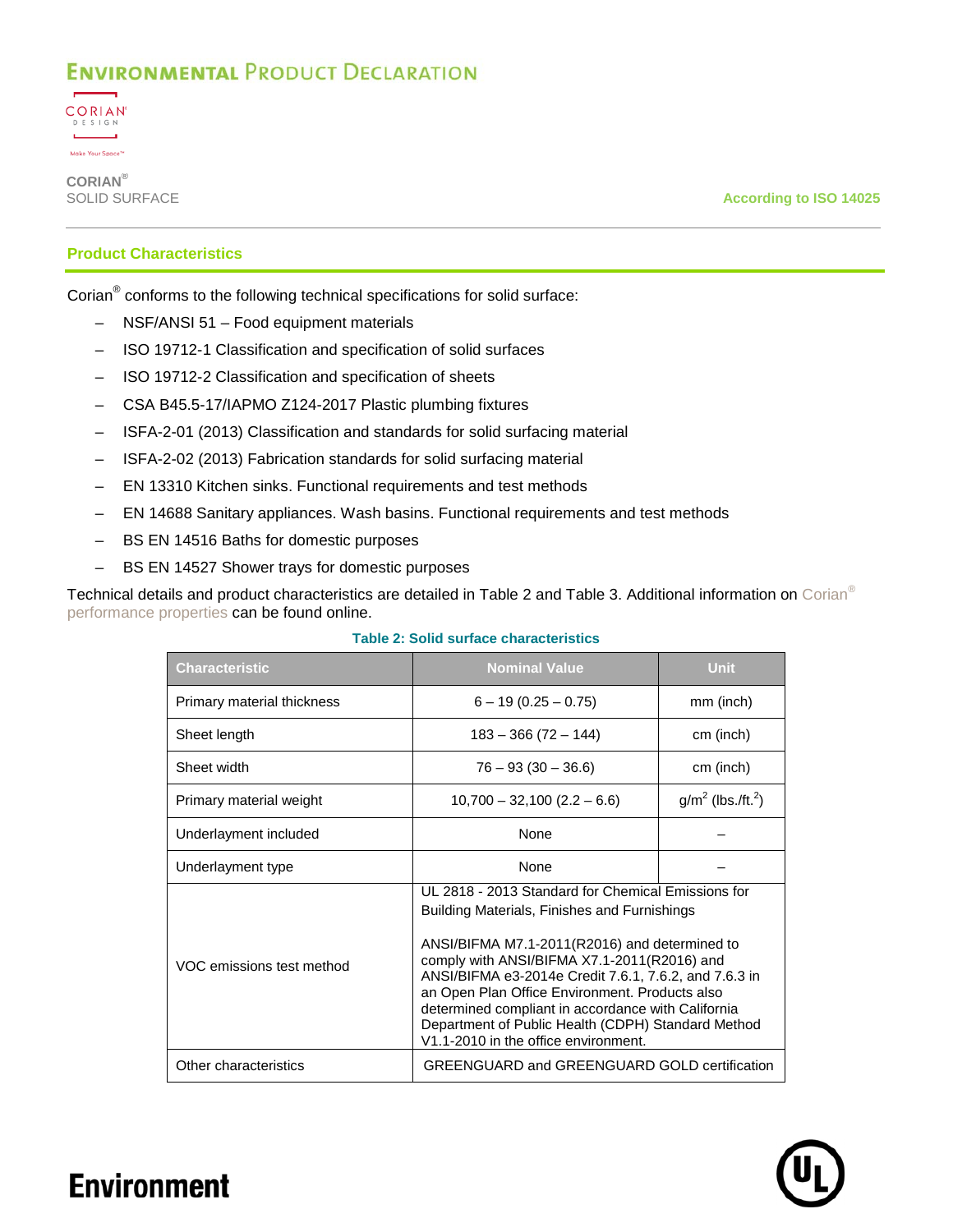

**CORIAN®**

**According to ISO 14025** 

<span id="page-5-0"></span>

| <b>Characteristic</b>                                                                | <b>SUITU SUITULE CHARGE ISTICS</b><br><b>Nominal Value</b>                                          | <b>Test Method</b>       |  |  |
|--------------------------------------------------------------------------------------|-----------------------------------------------------------------------------------------------------|--------------------------|--|--|
| <b>Bulk density</b>                                                                  | 1.7 $g/cm3$                                                                                         | ASTM D792                |  |  |
| Linear thermal expansion                                                             | $3.9 \times 10^{-5}$ m/m $^{\circ}$ C<br>$(2.2 \times 10^{-5} \text{ in.} / \text{ in.} \text{°F})$ | ASTM E228                |  |  |
| Hardness, Rockwell "M" scale                                                         | > 85                                                                                                | ASTM D785                |  |  |
| Hardness, Barcol impressor                                                           | 56                                                                                                  | ISO 19712-2 (ASTM D2583) |  |  |
| Flexural strength                                                                    | 10,000 psi                                                                                          |                          |  |  |
| Flexural modulus                                                                     | $1.2 \times 10^{6}$ psi                                                                             | ASTM D790                |  |  |
| Tensile modulus                                                                      | $1.5 \times 10^6$ psi                                                                               |                          |  |  |
| Tensile strength                                                                     | 6,000 psi                                                                                           | ASTM D638                |  |  |
| Tensile elongation                                                                   | $0.4\%$ min                                                                                         |                          |  |  |
| Compressive strength                                                                 | 16,000 psi                                                                                          | ASTM C365                |  |  |
| Ball impact resistance: Sheets<br>No fracture $-$ 1/2 lb. ball $-$ 6mm sheet         | 36 in. (no failure at height)                                                                       |                          |  |  |
| <b>Ball impact resistance: Sheets</b><br>No fracture $-$ 1/2 lb. ball $-$ 12mm sheet | 144 in. (no failure at height)                                                                      | <b>NEMA LD 3-3.8</b>     |  |  |
| Consistency of color                                                                 | Pass                                                                                                | <b>ISFA SST 2.1-00</b>   |  |  |
| <b>Flatness of sheets</b>                                                            | Pass                                                                                                | <b>ISFA SST 4.1-00</b>   |  |  |
| Visual defects                                                                       | Pass                                                                                                | <b>ISFA SST 5.1-00</b>   |  |  |
| Wear and cleanability                                                                | Pass                                                                                                | CSA B45.5-17/IAPMO Z124- |  |  |
| Stain resistance                                                                     | Pass                                                                                                | 2017                     |  |  |
| Light resistance                                                                     | Pass                                                                                                |                          |  |  |
| Stain / chemical resistance test                                                     | Pass                                                                                                |                          |  |  |
| Resistance to cigarette burns                                                        | Pass                                                                                                |                          |  |  |
| Resistance to dry heat                                                               | Pass                                                                                                | ISO 19712-2              |  |  |
| Resistance to wet heat                                                               | Pass                                                                                                |                          |  |  |
| Hot/cold cycle water-resistance test                                                 | Pass                                                                                                |                          |  |  |
| Load test                                                                            | Pass                                                                                                |                          |  |  |
| Dimensional stability                                                                | Pass                                                                                                | ISO 4568-2               |  |  |

**Table 3: Additional solid surface characteristics**

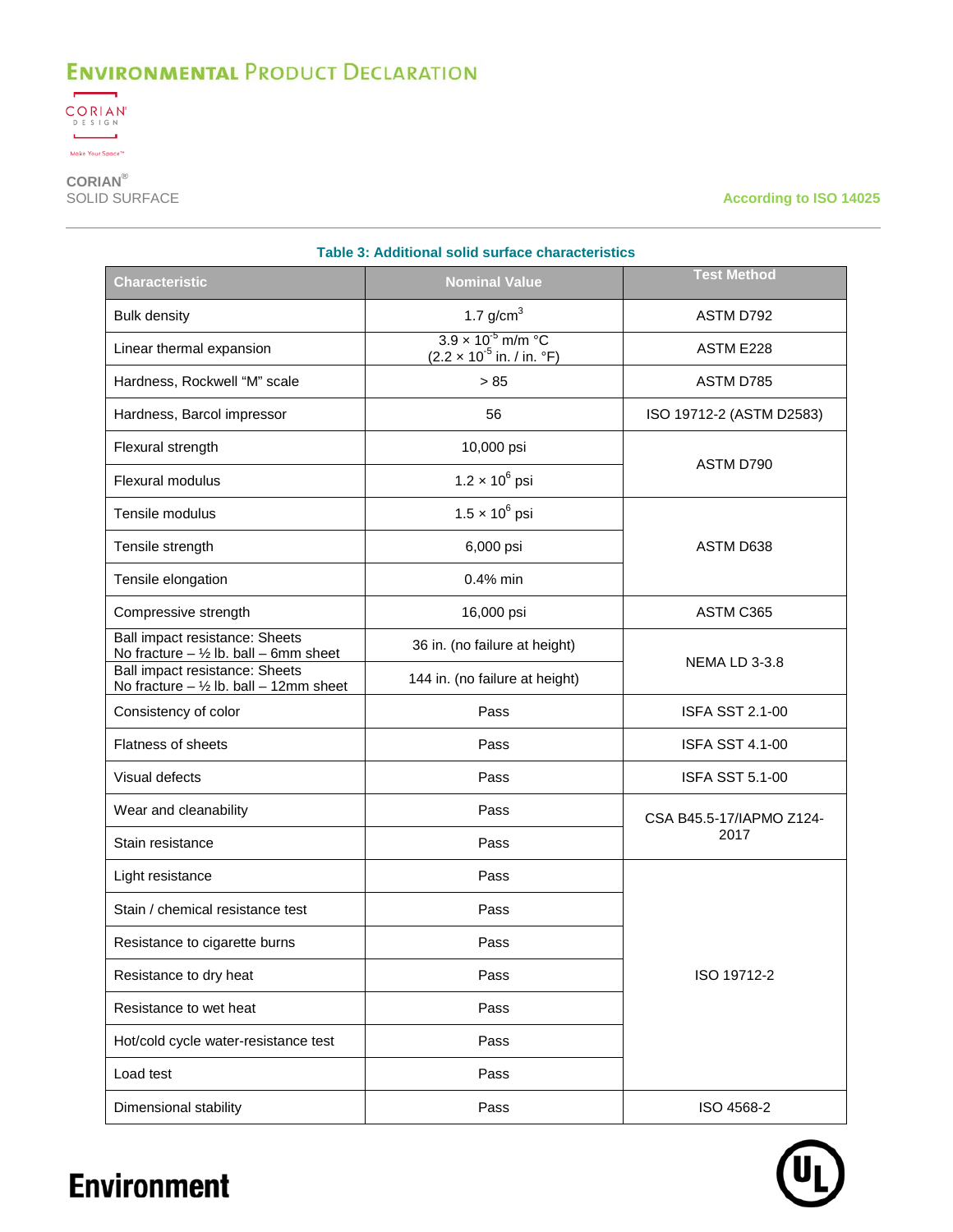

**CORIAN®**

**According to ISO 14025** 

| Characteristic                                               | <b>Nominal Value</b>                                             | <b>Test Method</b>                                    |  |
|--------------------------------------------------------------|------------------------------------------------------------------|-------------------------------------------------------|--|
| Resistance to surface wear                                   | Pass                                                             |                                                       |  |
| Fungal resistance                                            | ASTM rating of 0, no observed growth<br>on product at 100x power | ASTM G21                                              |  |
| Bacterial resistance                                         | No observed growth on product at<br>100x power                   | ASTM G22                                              |  |
| Microbial resistance                                         | Highly resistant to mold growth                                  | UL 2824 (ASTM D6329)                                  |  |
| Coefficient of friction (slip resistance),<br>dry conditions | 0.94 - 0.95 (matte finish)                                       | <b>ASTM C1028</b>                                     |  |
| Coefficient of friction (slip resistance),<br>wet conditions | 0.50 - 0.64 (matte finish)                                       |                                                       |  |
| Boiling water resistance                                     | No visible change                                                | <b>NEMA LD 3-3.5</b>                                  |  |
| High temperature resistance                                  | No change                                                        | <b>NEMA LD 3-3.6</b>                                  |  |
| Flammability: all colors                                     | Class A                                                          | NFPA 101 <sup>®</sup> : Life Safety Code <sup>®</sup> |  |
| Flame spread index (FSI)                                     | FSI < 25                                                         | ASTM E84, NFPA 255 & UL 723                           |  |
| Smoke developed index                                        | SDI < 25                                                         |                                                       |  |
| Flame spread value (FSV)                                     | $FSV = 0$                                                        | CAN/ULC-S102.2                                        |  |
| Smoke developed value (SDV)                                  | $SDV = 5$                                                        |                                                       |  |

### **Material Content**

<span id="page-6-0"></span>Corian® is an acrylic solid surface. It is composed primarily of an inert material held together with an acrylic binder. Various pigments are included, along with catalysts and processing materials. Ingredients are summarized in [Table 4.](#page-6-0)

### **Table 4: Corian® material composition**

| <b>Material</b>                               | Mass $[\%]$ | Mass [kg] |
|-----------------------------------------------|-------------|-----------|
| Alumina trihydrate, inert mineral<br>material | 60%         | 12 kg     |
| Acrylic resin                                 | 38%         | 8 kg      |
| Other ingredients                             | 2%          | 0.4 kg    |

### **Solid Surface Production**

Corian® product sold in North America is produced at two facilities in the US, and other facilities in Japan, Korea, and Turkey. Production is weighted by North American sales in 2015. At the facilities, raw materials are mixed, cast, cured, and cut into sheet. The sheets are then polished before being packaged for distribution.

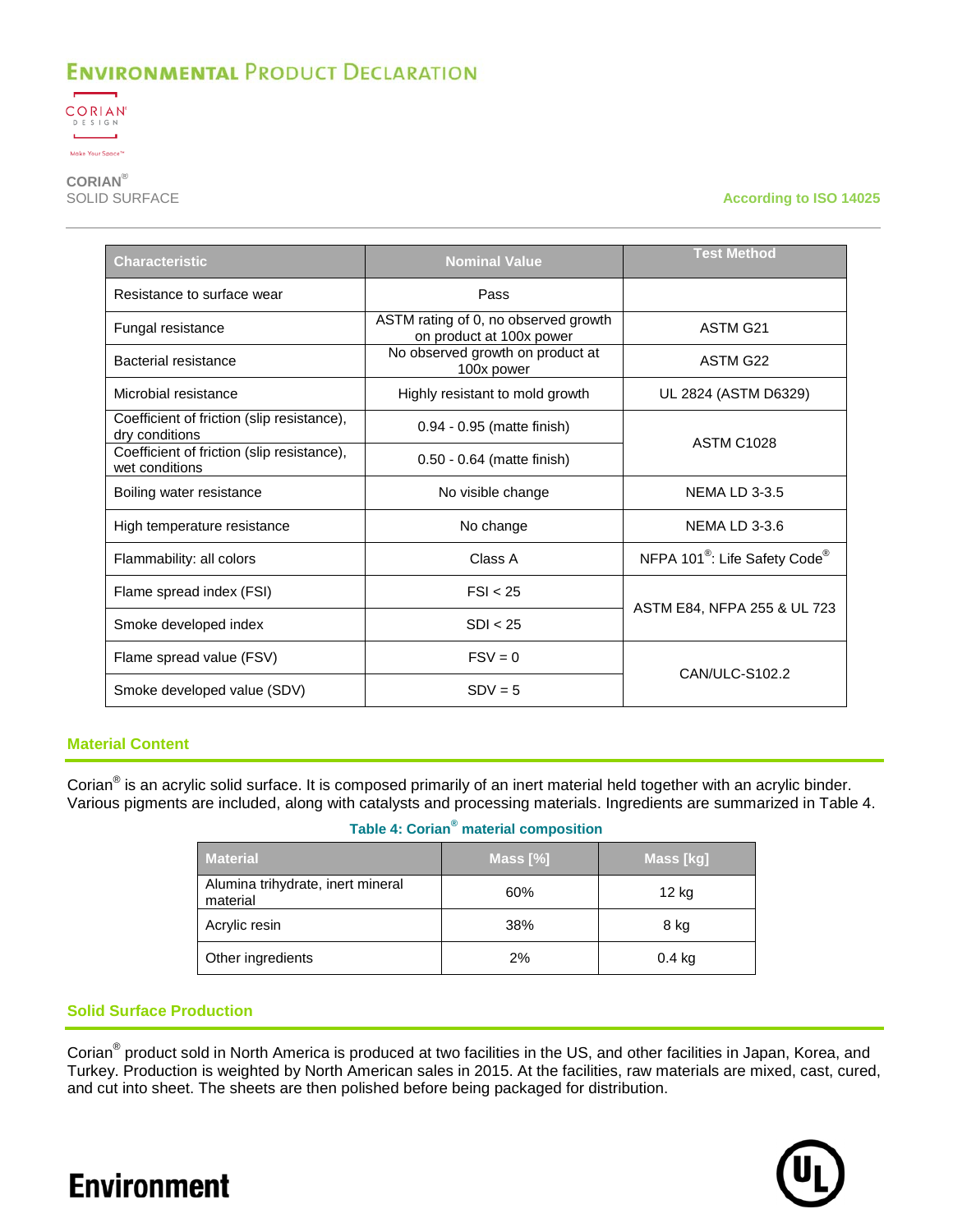

**CORIAN®**

**According to ISO 14025** 

### **Underlying Life Cycle Assessment**

The analysis was conducted according to the NSF product category rule for residential countertops (NSF International, 2013) and accompanying addendum (UL, 2017). The analysis represents the average environmental performance of Corian® from DuPont's facilities, as weighted by sales to North America. Since sales data was obtained for the 2015 calendar year, the Turkey facility was not included in primary data collection as DuPont only started importing product from Europe in early 2017. All colors and sheet dimensions are included.

### **Functional Unit**

The functional unit is 1 m<sup>2</sup> (10.76 ft<sup>2</sup>) of 12-mm thick surface for a period of 10 years in use.

### **System Boundary**

The analysis represents the cradle-to-grave life cycle of Corian $^{\circ}$ . The following life cycle stages are included in the analysis:

- **Material Acquisition and Pre-Processing:** This stage includes the extraction of materials from nature, processing required to create the raw materials used in surfaces production, and transportation of the materials to the construction stage. Any processing of secondary materials used in surfaces production is also included.
- **Construction:** During construction, raw materials for the countertop are processed into sheet. The stage also includes production and inbound transport of packaging materials.
- **Installation:** The installation stage starts with the transportation of the sheet to a warehouse, distributor, and/or fabricator. The fabricator, who is responsible for customizing the sheet, is assumed to travel to the installation site to take initial measurements. These measurements are used to customize the sheet back at the fabrication facility. Since Corian® is used for more than residential countertops, a 10% scrap rate is assumed. Lastly, the customized sheet is transported to the installation site and installed with Corian® Joint Adhesive.
- **Use and Maintenance:** Use includes product maintenance—typically cleaning with tap water and soap—over the 10-year timeframe. No sealing or additional maintenance is needed.
- **End-of-Life:** The end-of-life stage includes the disposal of the surface, as well as the disposal of packaging from installation. Corian® is assumed to be disposed entirely to landfill or incinerated.

### **Cut-off Criteria**

Cut-off criteria as defined by the PCR permit omission of mass and energy flows that represent less than 1% of inputs. In practice, all inputs were considered with the exception of the landfilled plastic output from the Midwestern production facility, which was cut off as the facility itself accounts for less than 5% of North American sales volume and it was unclear whether this was associated with DuPont's product or another product manufactured at the facility.

#### **Allocation**

Facility inputs were allocated based on DuPont's engineering judgment. The cut-off allocation approach was used to address secondary material use, as well as any packaging material recycling at end-of-life.

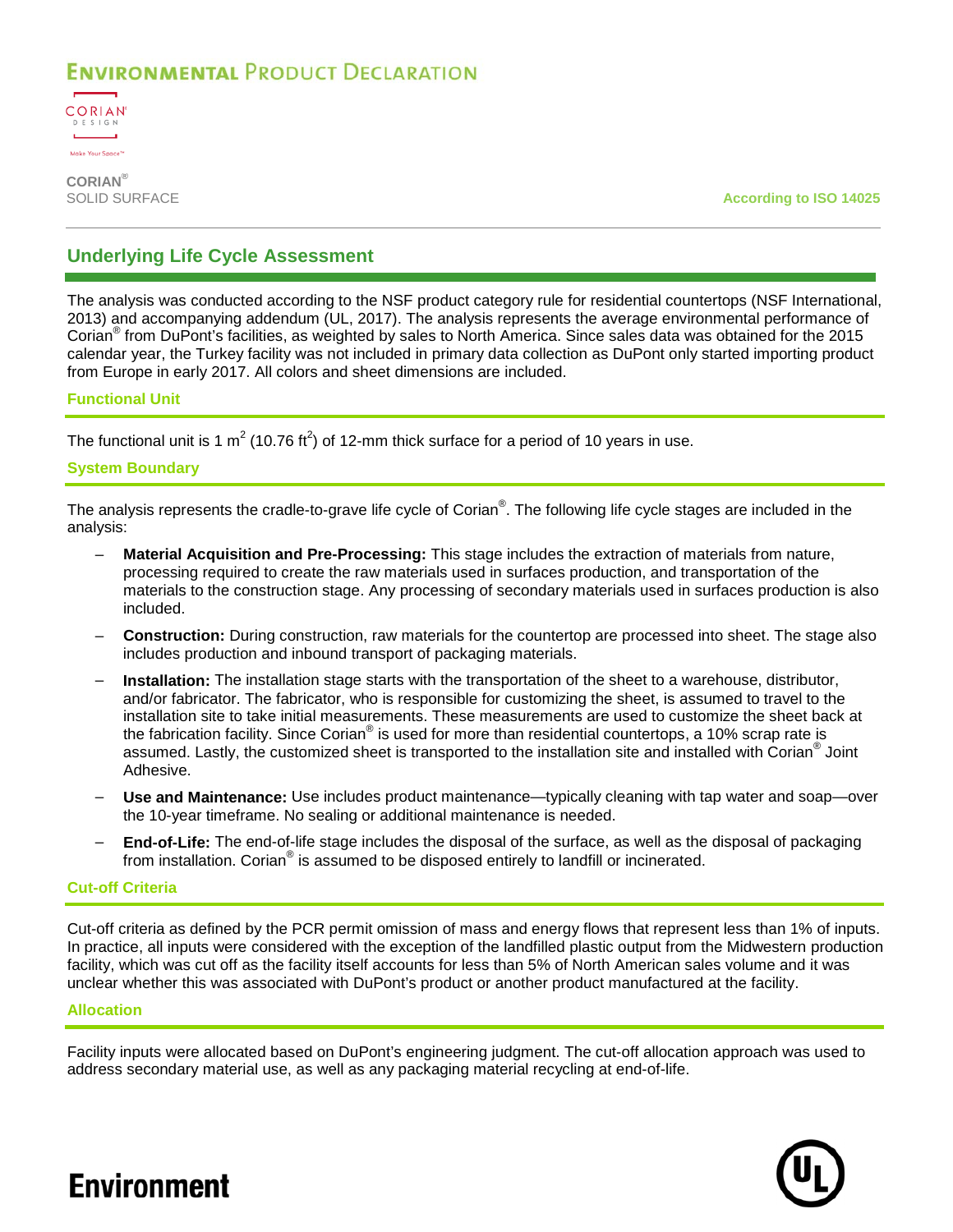

**CORIAN®**

#### **According to ISO 14025**

#### **Background Data**

Background datasets for upstream and downstream data are representative of the years 2009 – 2015 and were obtained from the GaBi 2016 databases (thinkstep, 2016).

#### **Data Quality**

A variety of tests and checks were performed throughout the project to ensure high quality of the completed LCA. Checks included an extensive review of project-specific LCA models as well as the background data used.

Data included first-hand industry data from DuPont in combination with consistent background life cycle inventory information from the GaBi 2016 databases. The data are representative of Corian<sup>®</sup> produced for the North American market in 2015.

### **Life Cycle Assessment Results and Analysis**

Life cycle assessment results are presented per the functional unit.

### **Materials Resources**

Materials resources, listed in [Table 5,](#page-8-0) consist of all of the elementary flows included in the entire product system. Virgin renewable resources consist largely of air and carbon dioxide needed in materials acquisition, while virgin nonrenewable resources mainly consist of rock and mineral resources. Recycled materials consist of secondary paper used in product packaging.

<span id="page-8-0"></span>

|                                    | Units | <b>Materials</b><br>acquisition | <b>Construction</b> | <b>Installation</b> | Use & maint.             | End-of-life  | <b>Total</b> |
|------------------------------------|-------|---------------------------------|---------------------|---------------------|--------------------------|--------------|--------------|
| Virgin renewable<br>resources      | kg    | $3.44E + 02$                    | $2.53E+02$          | $2.22E + 01$        | $2.96E + 00$             | $2.92E + 01$ | $6.51E+02$   |
| Recycled resources                 | kg    |                                 | 1.97E-01            |                     | $\overline{\phantom{0}}$ |              | 1.97E-01     |
| Virgin non-<br>renewable resources | kg    | 2.12E-01                        | 4.03E-02            | 1.73E-02            | 1.35E-03                 | 2.85E-02     | 3.00E-01     |

### **Table 5: Corian® materials resource results per functional unit**



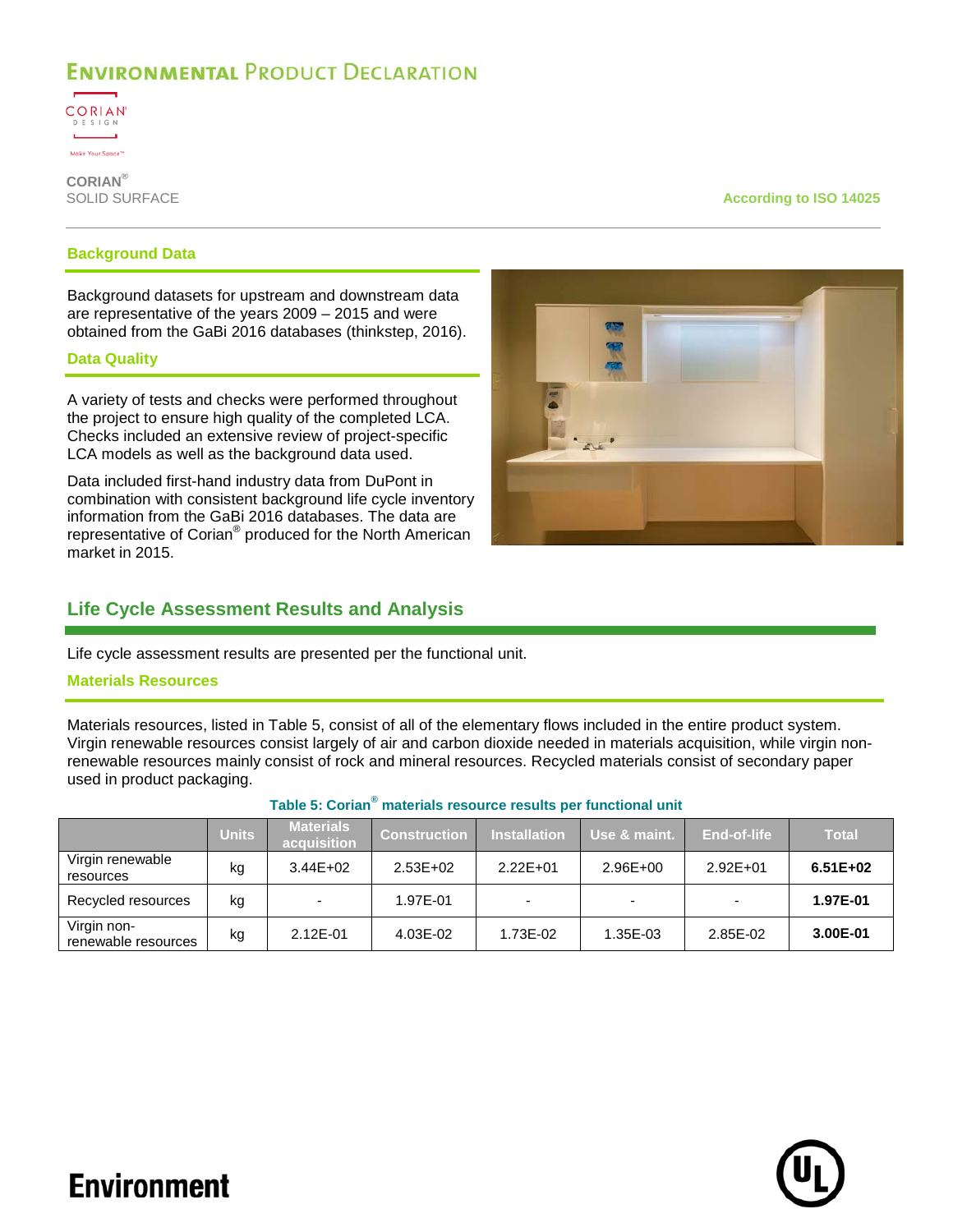

**CORIAN®**

**According to ISO 14025** 

### **Energy Consumption**

| Table 6: Corian <sup>®</sup> energy consumption results per functional unit |              |                                 |                     |                          |                          |                    |              |  |  |
|-----------------------------------------------------------------------------|--------------|---------------------------------|---------------------|--------------------------|--------------------------|--------------------|--------------|--|--|
|                                                                             | <b>Units</b> | <b>Materials</b><br>acquisition | <b>Construction</b> | <b>Installation</b>      | Use & maint.             | <b>End-of-life</b> | <b>Total</b> |  |  |
| Non-renewable                                                               |              |                                 |                     |                          |                          |                    |              |  |  |
| Fossil-fuel based                                                           | MJ           | $1.30E + 03$                    | $1.86E + 02$        | $1.61E + 02$             | $6.86E + 00$             | 2.09E+01           | 1.68E+03     |  |  |
| Nuclear                                                                     | MJ           | $3.91E + 01$                    | $4.13E + 01$        | $1.11E + 01$             | 2.05E-01                 | 1.09E+00           | $9.28E + 01$ |  |  |
| <b>Renewable</b>                                                            |              |                                 |                     |                          |                          |                    |              |  |  |
| Solar                                                                       | MJ           | $1.74E + 01$                    | 4.67E+00            | $6.50E + 00$             | 4.25E-02                 | 7.80E-01           | $2.94E + 01$ |  |  |
| Wind                                                                        | MJ           | $9.37E + 00$                    | $2.45E + 00$        | 1.79E+00                 | 3.73E-02                 | 2.45E-01           | 1.39E+01     |  |  |
| Hydro                                                                       | MJ           | 7.15E+00                        | $9.26E + 00$        | $2.05E + 00$             | 3.77E-02                 | 2.27E-01           | 1.87E+01     |  |  |
| <b>Biomass</b>                                                              | MJ           | $\blacksquare$                  | 1.88E+01            | $\overline{\phantom{0}}$ | $\overline{\phantom{0}}$ | $\blacksquare$     | 1.88E+01     |  |  |
| Geothermal                                                                  | MJ           | 8.21E-01                        | 1.55E-02            | 3.93E-01                 | 6.72E-03                 | 2.98E-02           | 1.27E+00     |  |  |

### **Impact Assessment**

Impact assessment results are listed in [Table 7.](#page-9-0) Acidification potential (AP), photochemical ozone creation potential (POCP), eutrophication potential (EP), and ozone depletion potential (POCP) results were calculated using the TRACI 2.1 methodology. Global warming potential (GWP) results were calculated based on the 5<sup>th</sup> assessment report of the Intergovernmental Panel on Climate Change (IPCC), and abiotic depletion potential (ADP) results are based on CML 2001 (v4.7, January 2016).

**Table 7: Corian® impact assessment results per functional unit**

<span id="page-9-0"></span>

|               | <b>Units</b>           | <b>Materials</b><br>acquisition | <b>Construction</b> | <b>Installation</b> | Use & maint. | <b>End-of-life</b> | <b>Total</b> |
|---------------|------------------------|---------------------------------|---------------------|---------------------|--------------|--------------------|--------------|
| <b>GWP</b>    | $kg CO2$ eq.           | 6.08E+01                        | $1.42E + 01$        | $1.24E + 01$        | 2.96E-01     | $6.46E + 00$       | $9.42E + 01$ |
| AP            | kg SO <sub>2</sub> eq. | 2.08E-01                        | 3.52E-02            | 4.12E-02            | 5.37E-04     | 1.19E-02           | 2.97E-01     |
| <b>POCP</b>   | $kgO3$ eq.             | 2.70E+00                        | $1.00E + 00$        | 9.50E-01            | 9.41E-03     | 1.34E-01           | 4.79E+00     |
| EP            | kg N eg.               | 1.11E-02                        | 7.72E-03            | 3.82E-03            | 4.46E-05     | 1.50E-03           | 2.42E-02     |
| <b>ODP</b>    | kg R <sub>11</sub> eg. | 3.56E-09                        | 4.90E-09            | 1.32E-09            | 2.28E-11     | 1.05E-10           | 9.90E-09     |
| ADP. elements | kg Sb eq.              | 5.62E-05                        | 5.24E-06            | 2.73E-06            | 3.70E-07     | 5.27E-07           | 6.51E-05     |
| ADP, fossil   | MJ                     | $1.30E + 03$                    | 1.86E+02            | $1.61E + 02$        | 6.86E+00     | 2.09E+01           | 1.68E+03     |

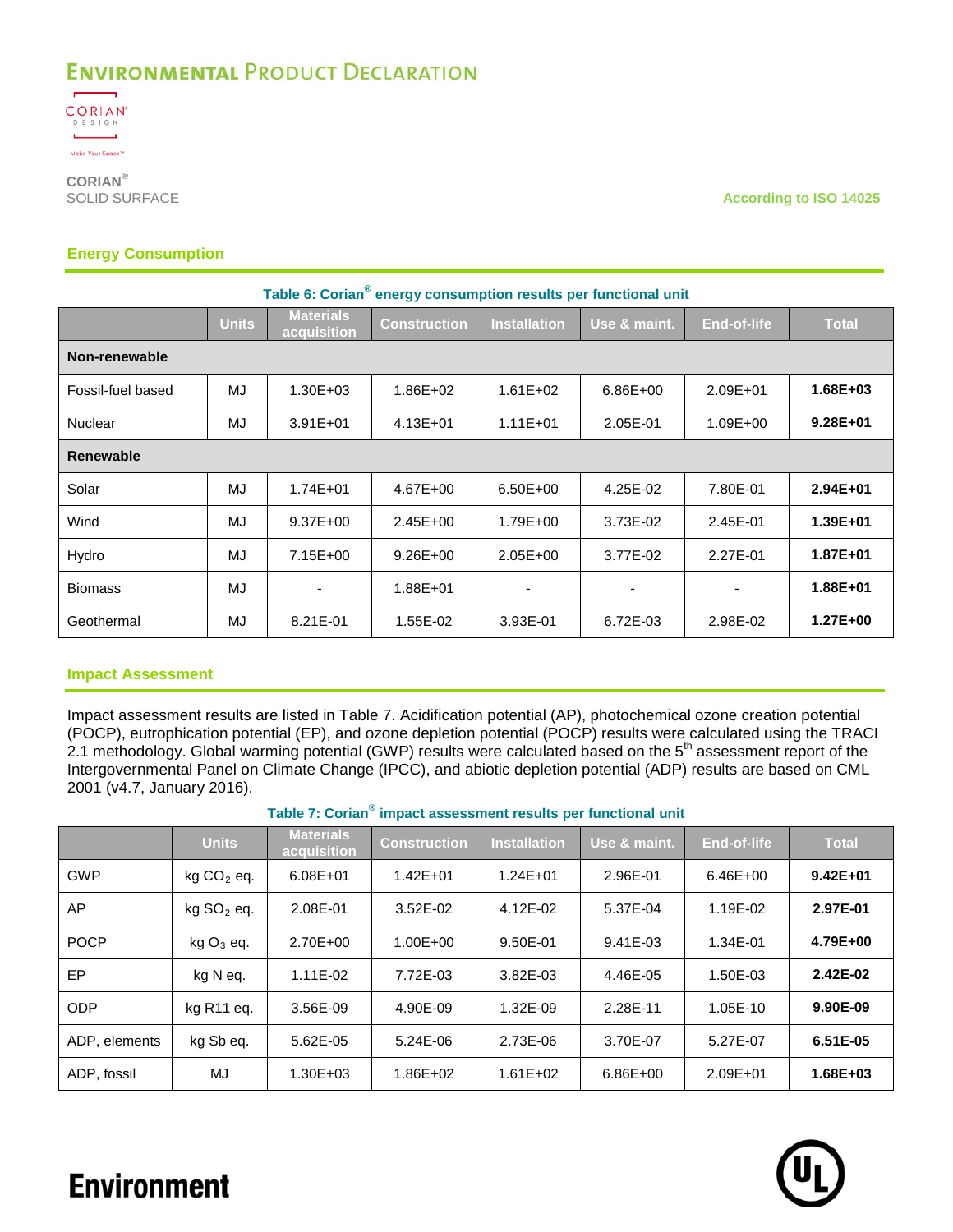

**CORIAN®**

**According to ISO 14025** 

### **Emissions and Wastes**

| Table 8: Corian <sup>®</sup> emissions and wastes per functional unit |              |                                 |                     |                     |                          |                          |              |  |
|-----------------------------------------------------------------------|--------------|---------------------------------|---------------------|---------------------|--------------------------|--------------------------|--------------|--|
|                                                                       | <b>Units</b> | <b>Materials</b><br>acquisition | <b>Construction</b> | <b>Installation</b> | Use & maint.             | <b>End-of-life</b>       | <b>Total</b> |  |
| <b>Emissions to air</b>                                               |              |                                 |                     |                     |                          |                          |              |  |
| SO <sub>x</sub>                                                       | kg           | $\overline{\phantom{a}}$        | 1.70E-04            |                     |                          |                          | 1.70E-04     |  |
| SO <sub>2</sub>                                                       | kg           | 1.19E-01                        | 1.81E-02            | 1.17E-02            | 2.62E-04                 | 2.40E-03                 | 1.51E-01     |  |
| NO <sub>x</sub>                                                       | kg           | 1.06E-01                        | 1.93E-02            | 3.67E-02            | 3.57E-04                 | 5.14E-03                 | 1.67E-01     |  |
| CO <sub>2</sub>                                                       | kg           | 5.47E+01                        | $1.31E + 01$        | 1.19E+01            | 2.65E-01                 | $5.12E + 00$             | 8.50E+01     |  |
| $CO2$ (biogenic)                                                      | kg           | 1.36E+00                        | $1.34E + 00$        | 4.59E-01            | 1.06E-02                 | 5.37E-01                 | 3.71E+00     |  |
| Methane                                                               | kg           | 1.86E-01                        | 3.34E-02            | 1.46E-02            | 1.00E-03                 | 2.99E-03                 | 2.38E-01     |  |
| $N_2O$                                                                | kg           | 1.97E-03                        | $-6.48E - 05$       | 2.39E-04            | 4.85E-06                 | 2.53E-05                 | 2.17E-03     |  |
| CO                                                                    | kg           | 4.30E-02                        | 8.63E-03            | 2.48E-02            | 1.73E-04                 | 3.20E-03                 | 7.98E-02     |  |
| <b>Emissions to water</b>                                             |              |                                 |                     |                     |                          |                          |              |  |
| Phosphates                                                            | kg           | 1.16E-04                        | 3.28E-05            | 2.30E-04            | 3.19E-07                 | 1.04E-05                 | 3.90E-04     |  |
| <b>Nitrates</b>                                                       | kg           | 2.10E-03                        | 2.35E-03            | 9.32E-04            | 1.82E-05                 | 1.03E-04                 | 5.51E-03     |  |
| Dioxin                                                                | kg           | 1.85E-19                        | 3.50E-21            | 8.84E-20            | 1.51E-21                 | 6.70E-21                 | 2.85E-19     |  |
| Heavy metals, As                                                      | kg           | 2.90E-05                        | 1.37E-06            | 9.37E-06            | 1.32E-07                 | 7.06E-07                 | 4.06E-05     |  |
| Heavy metals, Cd                                                      | kg           | 1.81E-05                        | 1.52E-06            | 4.18E-06            | 9.35E-08                 | 3.52E-07                 | 2.43E-05     |  |
| Heavy metals, Cr                                                      | kg           | 1.91E-03                        | 3.20E-04            | 7.19E-05            | 1.18E-05                 | 1.77E-05                 | 2.33E-03     |  |
| Heavy metals, Pb                                                      | kg           | 3.43E-05                        | 5.77E-06            | 6.91E-06            | 1.86E-07                 | 5.77E-07                 | 4.77E-05     |  |
| Heavy metals, Hg                                                      | kg           | 2.70E-07                        | 7.95E-08            | 4.15E-08            | 1.97E-09                 | 4.20E-09                 | 3.97E-07     |  |
| Water input                                                           | kg           | 1.95E+04                        | $1.12E + 04$        | 2.61E+03            | 7.95E+01                 | 5.95E+02                 | 3.40E+04     |  |
| Freshwater<br>consumption                                             | kg           | 1.95E+02                        | 8.08E+01            | 5.17E+01            | 2.06E+01                 | $1.47E + 01$             | 3.63E+02     |  |
| <b>Waste management</b>                                               |              |                                 |                     |                     |                          |                          |              |  |
| Incineration                                                          | kg           |                                 | 1.45E-02            | 4.53E-01            |                          | 4.09E+00                 | 4.56E+00     |  |
| Landfill (non-<br>hazardous waste)                                    | kg           | $\qquad \qquad \blacksquare$    |                     | $1.81E + 00$        | ÷,                       | 1.85E+01                 | $2.03E + 01$ |  |
| Hazardous waste                                                       | kg           | -                               | 1.89E-01            | ٠                   | $\overline{\phantom{a}}$ | $\overline{\phantom{a}}$ | 1.89E-01     |  |
| Landfill avoidance<br>(recycling)                                     | kg           | $\overline{\phantom{0}}$        | $1.43E + 01$        |                     | $\overline{\phantom{a}}$ | ۰                        | 1.43E+01     |  |

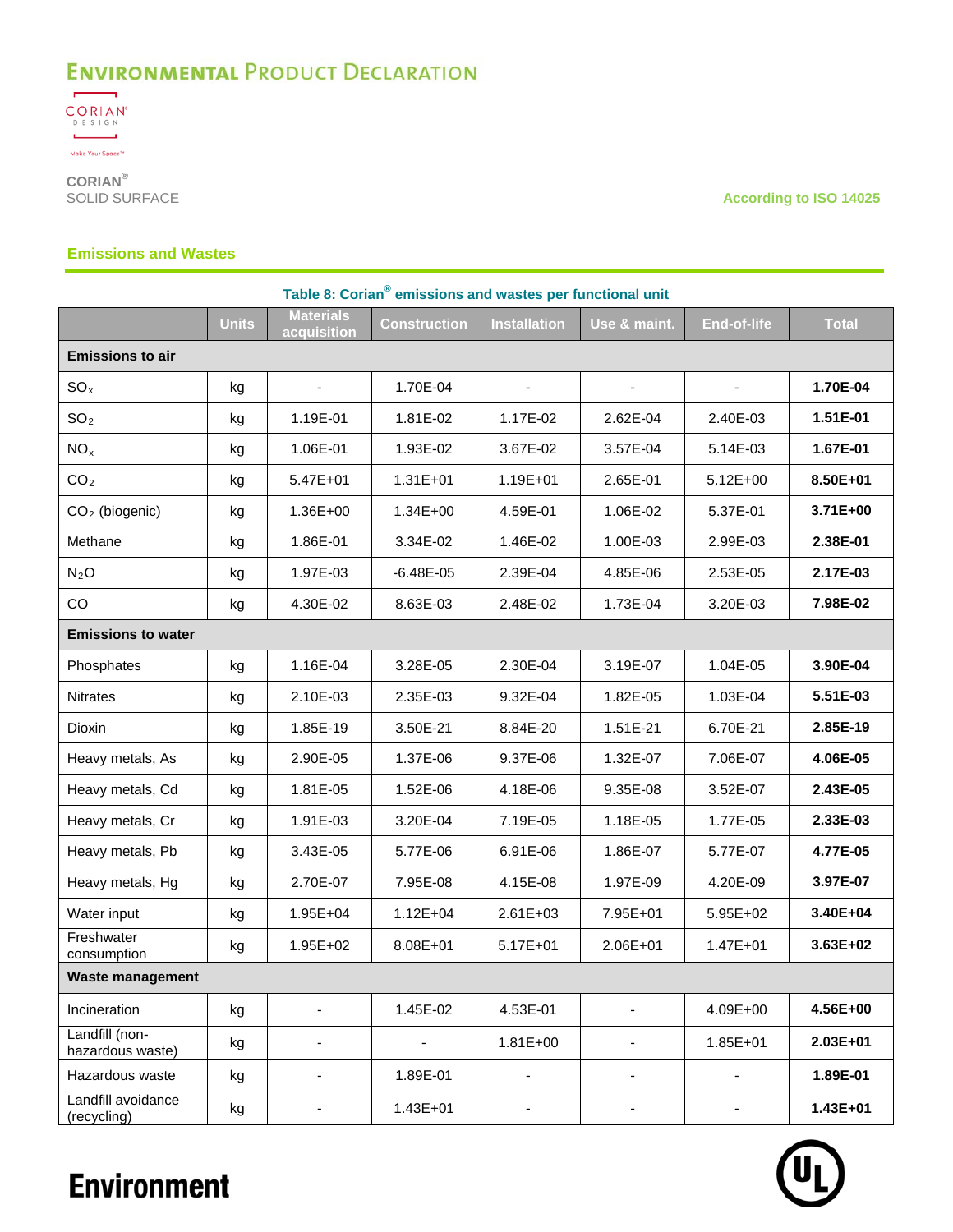

**CORIAN®**

**According to ISO 14025** 

#### **Interpretation**

Production of raw materials, particularly the acrylic resins, is a key contributor to all impact categories considered, though to a lesser extent for smog formation and eutrophication potentials. Distribution of the Corian® sheet to the customization facility is also a significant, though lesser, contributor to smog formation. Electricity generation, and specifically the generation of hydropower, is a significant contributor to water consumption due to evaporation from reservoirs.

The analysis results represent the cradle-to-grave environmental performance of Corian® as produced by DuPont and sold in North America. Primary data from 2015 were collected from four of DuPont's facilities—two in the US, one in Korea, and one in Japan. No data were collected from DuPont's Turkey facility as this facility did not start shipping product to North America until 2017. If the Turkey facility were included, however, doing so is not expected to significantly change results as it would account for a small fraction of sales volume.

### **Additional Environmental Information**

No toxicity impact category results are calculated, although one may reference Corian<sup>®</sup> Acrylic Solid Surface HPD (DuPont, 2017). Material ingredients are disclosed in the Material Content section under the Product Specifications section.

Although the analysis assumes that the surface, at end-of-life, is disposed to landfill or incinerated, the material can also be re-purposed.

**SPEENGLIARD** 

Additionally, DuPont holds the following certifications and partnerships.





NGBS Green Partner SCS Global Services Certification for

Recycled Content GREENGUARD Gold Certification for Low Chemical Emissions

NSF Certification for Food Contact



ISO 14001 Responsible Care Management System

Additional information, including product details and company information, can be found at [www.dupont.com.](http://www.dupont.com/)